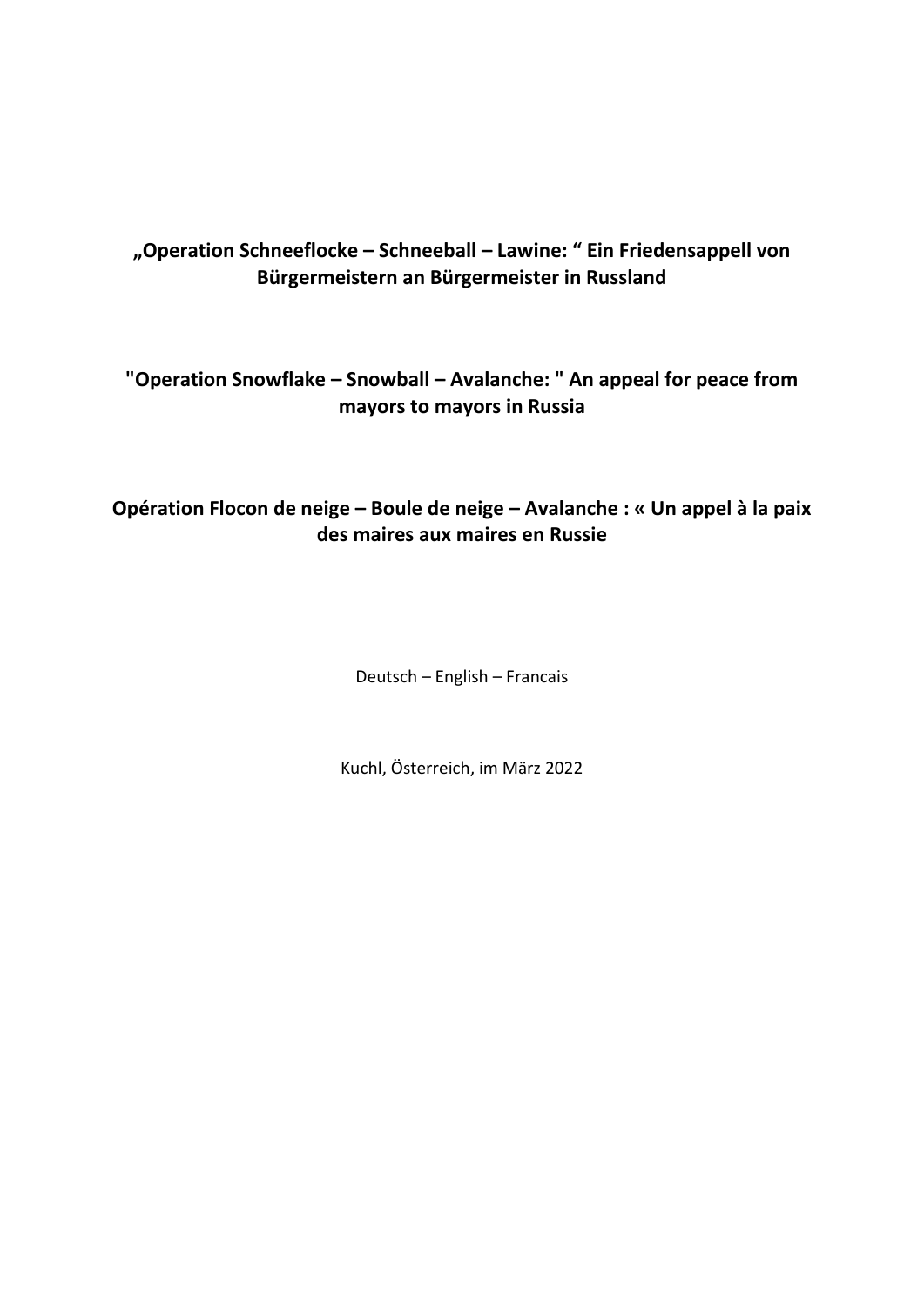### **Friedensappell von Bürgermeistern an Bürgermeister in Russland**

Bürgermeisterinnen und Bürgermeister wissen, was ihre Mitbürgerinnen und Mitbürger bewegt, was sie brauchen und sie genießen das Vertrauen der Bevölkerung. Neben humanitärer Hilfe braucht die Ukraine auch breite politische Unterstützung. Aus diesem Grund richteten die Vizebürgermeisterin und der Bürgermeister der Salzburger Marktgemeinde Kuchl (Land Salzburg) einen Friedensappell an russische Amtskollegen. Sie schrieben persönliche Briefe u.a. an Bürgermeisterinnen und Regionalpolitiker, aus deren Städten militärische Verbände im Krieg gegen die Ukraine und ihre Bevölkerung stammen.

*"In Ihrer und unserer Nachbarschaft sehen wir einen Krieg, der Leid, Schmerz, Angst und Zerstörung mit sich bringt. Bürgermeister und Stadträte in der Ukraine tun ihr Möglichstes, um das Funktionieren der Infrastruktur, die Nahrungs- und Wasserversorgung – kurz gesagt – alles aufrechtzuerhalten, um der Zivilbevölkerung zu helfen, die schwierigste Zeit zu überleben, die wir alle je gesehen haben und die wir uns einfach nicht vorstellen konnten. …* 

*Schwerer Beschuss und Angriffe gegen Charkiw, Sumy, Kiew, Tschernigiv, Cherson, Mikolajew und andere; zerstörte zivile Infrastruktur, Krankenhäuser, Schulen und soziale Infrastruktur, verbrannte Museen und Elektrizitätswerke, abgebrannte Häuser. Es ist keine "Spezialoperation", es ist eine Aggression, ein Krieg, und wir fürchten auch Kriegsverbrechen gegen die Zivilbevölkerung.* 

*…* 

*Wir sind uns auch bewusst, dass dieser Krieg den russischen Soldaten, ihren Familien und Freunden viel Leid bringt. Krieg und Leid sind das Letzte, was euer Volk, unser Volk und das Volk der Ukraine brauchen!*

*Als Bürgermeister fordern wir Sie auf, echte Informationen zu vermitteln, den Bürgern die Möglichkeit zu geben, ihre Meinung zu äußern und aufzurufen, die Bombardierung Ihrer ukrainischen Nachbarn einzustellen. Lasst uns zusammenhalten und unseren Teil dazu beitragen, die Gräueltaten und das Leid der Menschen zu beenden. Das ist im Interesse auch der russischen Frauen und Männer und von uns allen.*

### *Bitte nutzen Sie als Bürgermeister Ihren Einfluss als Impulsgeber des Friedens. Das ist es, was wir alle und die Frauen, Männer und Kinder, die uns vertrauen, wollen und verdienen.*"

Vizebürgermeisterin Carmen Kiefer schaltete den Österreichischen Gemeindebund, den Lettischen Gemeindeverband sowie andere Verbände ein. Ihre Netzwerke verbreiten die Initiative und so soll aus einer einzelnen Aktion eine breite Welle der Solidarität werden. "Aus vielen Schneeflocken wird ein Schneeball und viele Schneebälle können eine Lawine in Gang setzen. Das Echo aus anderen Kommunalverbänden ist sehr ermutigend. Bürgermeisterinnen und Bürgermeister aus zahlreichen Staaten schließen sich der Initiative an und schreiben ihrerseits Briefe und rufen ihre russischen Kollegen auf, das Wohl ihrer Mitbürgerinnen und Mitbürger voranzustellen und für Frieden aufzustehen", sagt Carmen Kiefer. Adressen von bestehenden Städtepartnerschaften und persönliche Kontakte werden ebenso genutzt wie Beziehungen aus der Zusammenarbeit in internationalen Foren wie dem Kongress, dem RGRE oder United Cities and Local Government (UCLG), die sich jetzt als besonders wertvoll erweisen.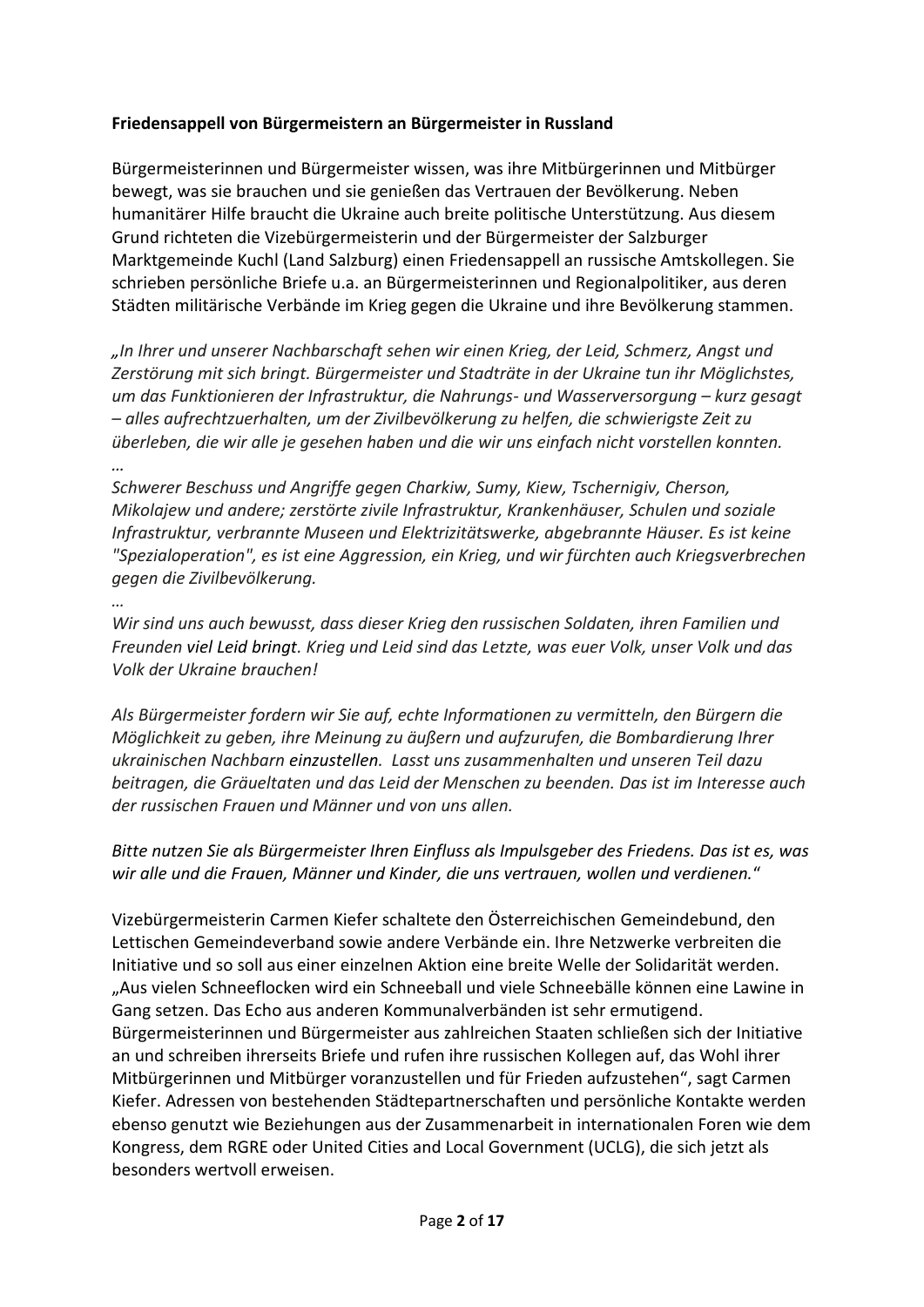Vizebürgermeisterin Carmen Kiefer vertritt den Österreichischen Gemeindebund im Policy Committee des Rates der Gemeinden und Regionen (RGRE) und im Ausschuss der Regionen sowie davor im Kongress der Gemeinden und Regionen des Europarates.

Die Europäischen Institutionen und Dachverbände der Gemeinden, Städte und Regionen koordinieren ihre operationellen und politischen Hilfs- und Unterstützungsaktionen.

Eine Übersicht gibt es u.a. hier: <https://cor.europa.eu/de/our-work/Pages/help-for-ukraine.aspx>

<https://www.ccre.org/activites/view/47>

<https://www.coe.int/en/web/congress/situation-in-ukraine>

Kontakt: Mag. Daniela Fraiß (Büroleitung) Avenue de Cortenbergh 30, B 1040 Brüssel Tel.: [+32 2 282 0686](tel:003222820686) Fax : +32 2 282 0682 E-Mail: [oegemeindebund@skynet.be](mailto:oegemeindebund@skynet.be)

Dr. Carmen Kiefer Vizebürgermeisterin der Marktgemeinde Kuchl A-5431 Kuchl

E-Mail: [carmen.kiefer@sbg.at](mailto:carmen.kiefer@sbg.at) Tel.: 0043676 3449971

Der Brief in deutscher, englischer, französischer und russischer Sprache ist angeschlossen.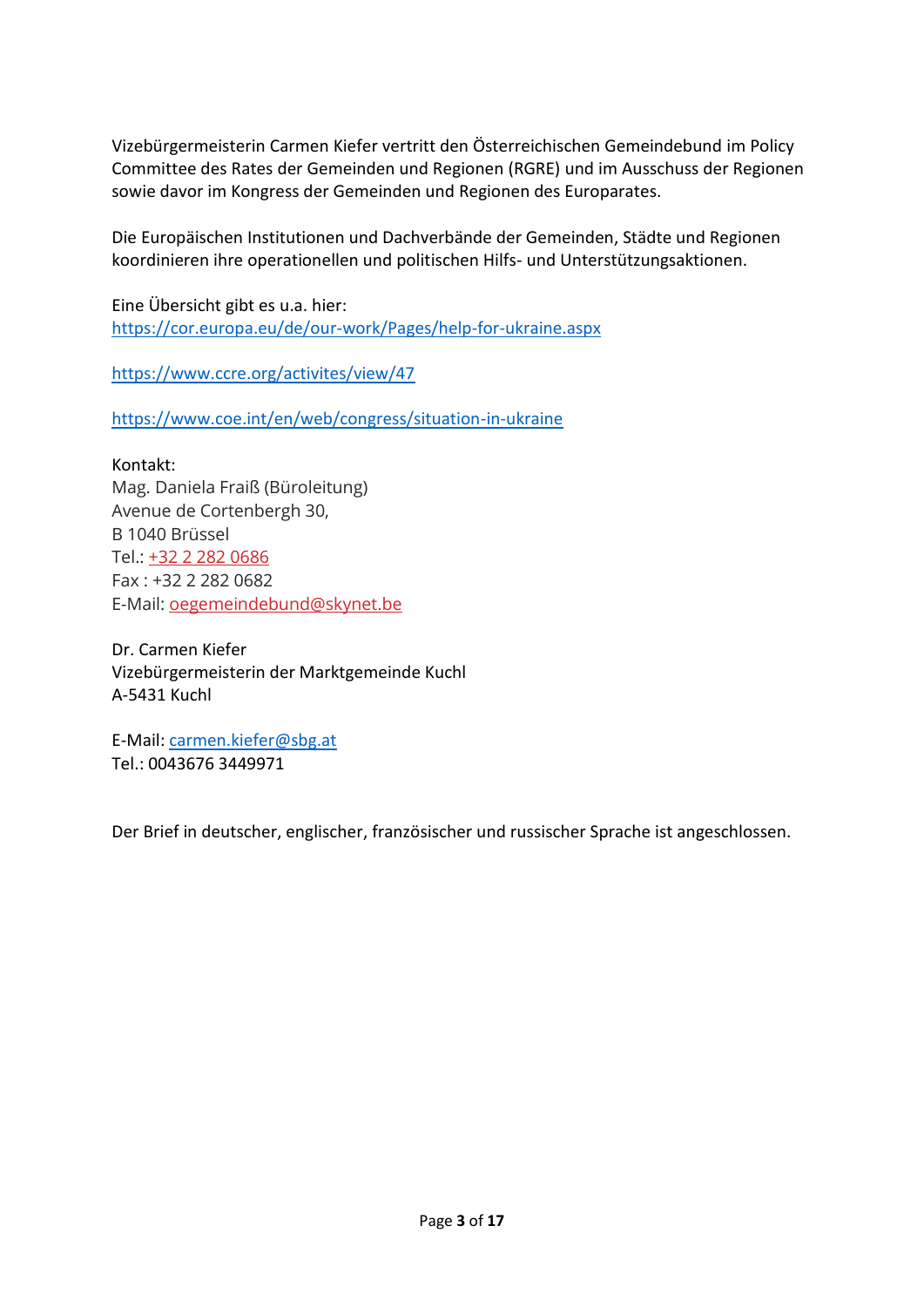### **"Operation Snowflake – Snowball – Avalanche: " An appeal for peace from mayors to mayors in Russia**

Kuchl, Austria, March 2022

Appeal for peace from mayors to mayors in Russia

Mayors know what moves their fellow citizens, what they need and they enjoy the trust of the population. In addition to humanitarian aid, Ukraine also needs broad political support. For this reason, the Deputy Mayor and the Mayor of the Salzburg market town of Kuchl (Land Salzburg) made an appeal for peace to Russian counterparts. They wrote personal letters to mayors and regional politicians, among others, from whose cities military units in the war against Ukraine and its population originate.

*"In your neighborhood and our neighborhood, we see a war that brings suffering, pain, fear, and destruction. Mayors and city councils in Ukraine are doing their utmost to maintain the functioning of infrastructure, food and water supply – in short – everything to help the civilian population survive the most difficult time we have all ever seen and which we simply could not imagine.*

*...* 

*Heavy shelling and attacks against Kharkiv, Sumy, Kiev, Chernigiv, Kherson, Mikolaev and others; destroyed civilian infrastructure, hospitals, schools and social infrastructure, burned museums and power plants, burned houses. It is not a "special operation", it is an aggression, a war, and we also fear war crimes against the civilian population.* 

*...* 

*We are also aware that this war brings a lot of suffering* to Russian soldiers, their families and friends*. War and suffering are the last thing that the people, our people and the people of Ukraine need!*

*As mayors, we call on you to provide real information, to give citizens the opportunity to express their opinions and to call for an end* to the bombing of your Ukrainian neighbors*. Let's stick together and do our part to end the atrocities and suffering of the people. This is also in the interest of Russian women and men and of all of us.*

*As mayor, please use your influence as a catalyst for peace. This is what all of us and the women, men and children who trust us want and deserve.* "

Deputy Mayor Carmen Kiefer called in the Austrian Association of Municipalities, the Latvian Association of Municipalities and other associations. Their networks spread the initiative and so a single action is to become a broad wave of solidarity. "Many snowflakes become a snowball and many snowballs can set an avalanche in motion. The response from other municipal associations is very encouraging. Mayors from numerous countries join the initiative and in turn write letters and call on their Russian colleagues to put the well-being of their fellow citizens first and to stand up for peace," says Carmen Kiefer. Addresses of existing town twinnings and personal contacts are used as well as relationships from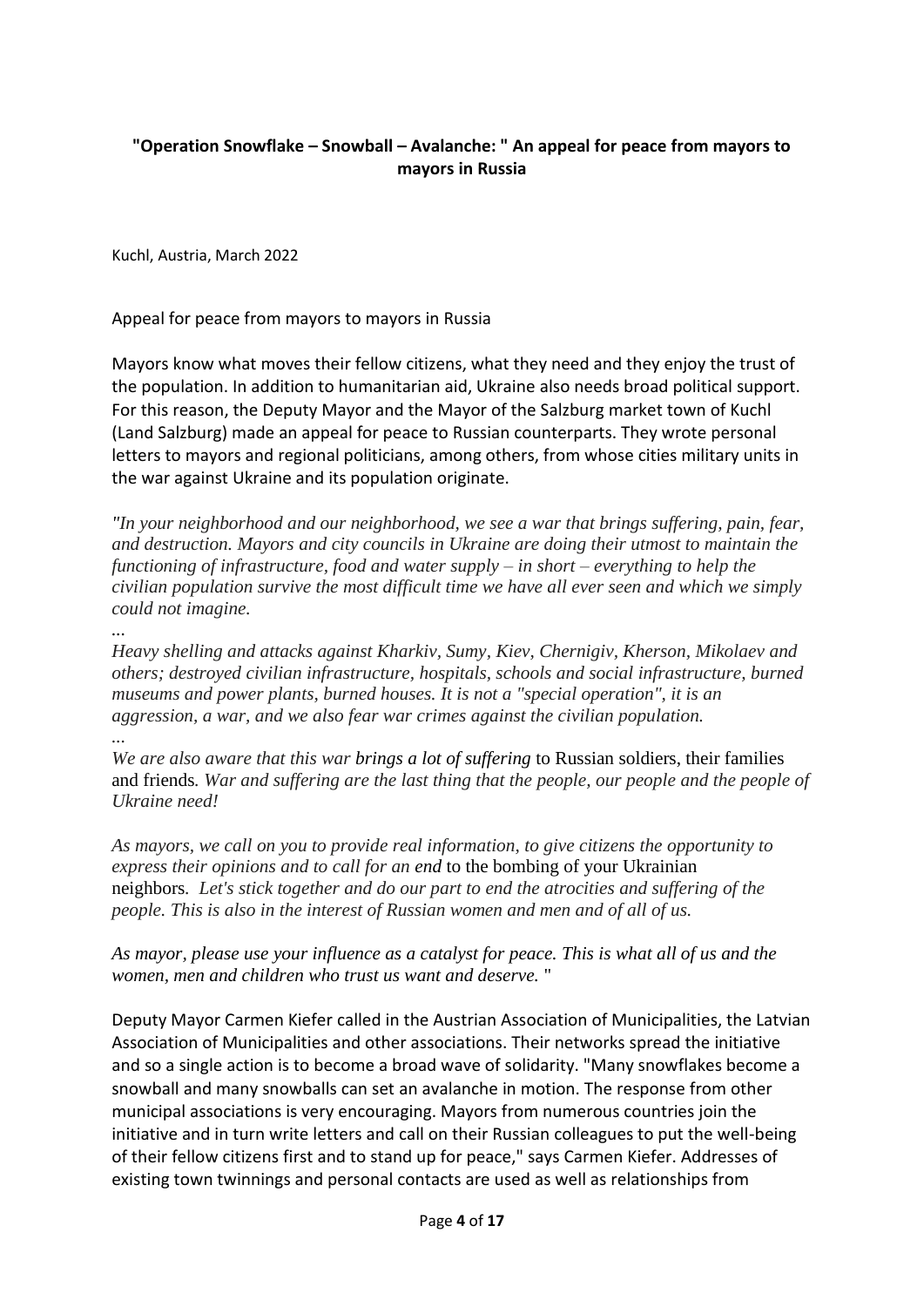cooperation in international forums such as congress, CEMR or United Cities and Local Government (UCLG), which are now proving to be particularly valuable.

Deputy Mayor Carmen Kiefer represents the Austrian Association of Municipalities in the Policy Committee of the Council of Local and Regional Authorities (CEMR) and in the Committee of the Regions of the EU, as well as before that in the Congress of Local and Regional Authorities of the Council of Europe.

The European institutions and umbrella organizations of municipalities, cities and regions coordinate their operational and political assistance and support actions.

An overview can be found here: <https://cor.europa.eu/de/our-work/Pages/help-for-ukraine.aspx>

<https://www.ccre.org/activites/view/47>

<https://www.coe.int/en/web/congress/situation-in-ukraine>

Contact: Mag. Daniela Fraiß (Büroleitung) Avenue de Cortenbergh 30, B 1040 Brüssel Tel.: [+32 2 282 0686](tel:003222820686) Fax : +32 2 282 0682 E-Mail: [oegemeindebund@skynet.be](mailto:oegemeindebund@skynet.be)

Dr. Carmen Kiefer Vizebürgermeisterin der Marktgemeinde Kuchl A-5431 Kuchl E-Mail: [carmen.kiefer@sbg.at](mailto:carmen.kiefer@sbg.at) Tel: 0043676 3449971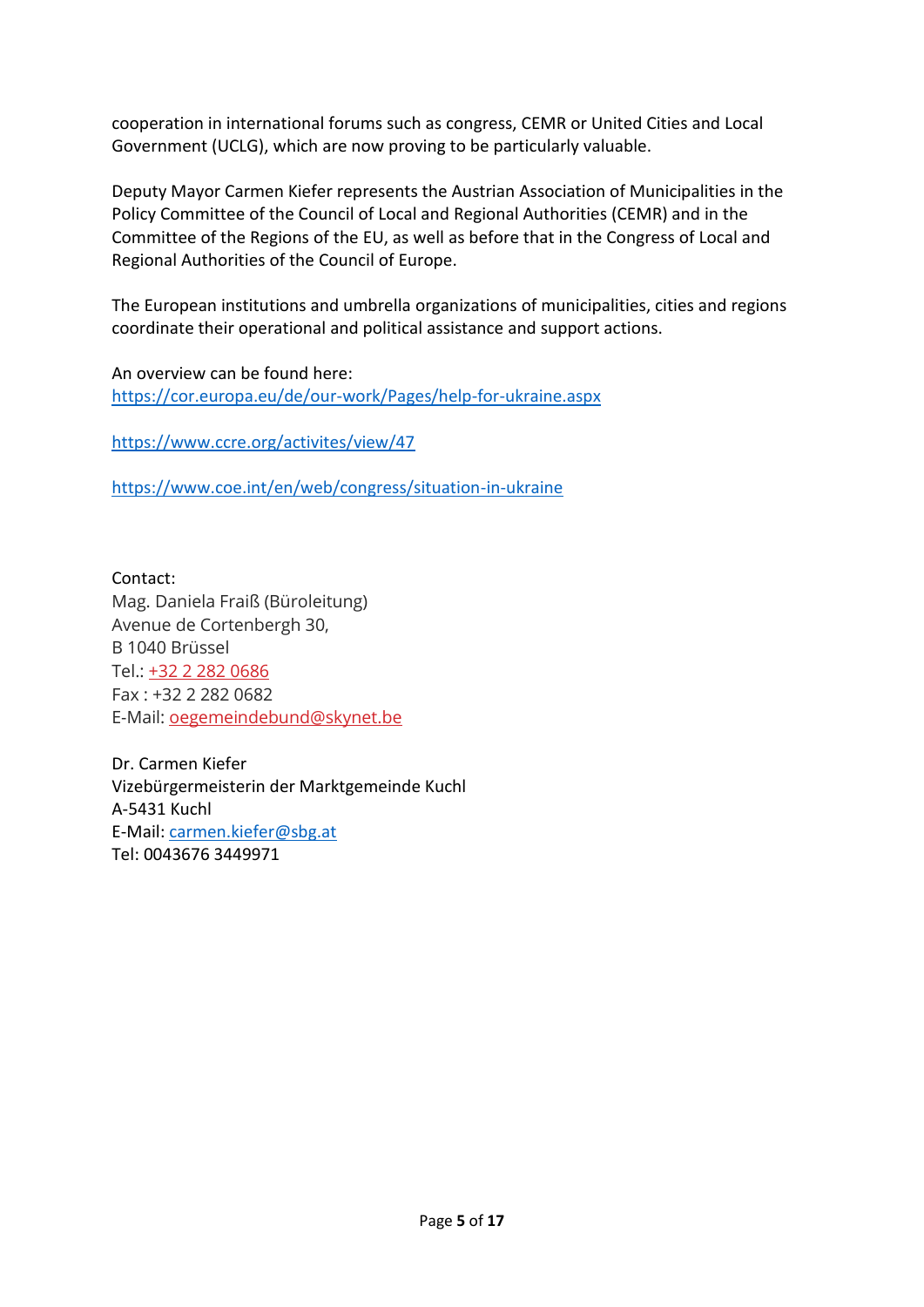### **« Opération Flocon de neige – Boule de neige – Avalanche : « Un appel à la paix des maires aux maires en Russie**

Kuchl, Autriche, mars 2022

Appel à la paix des maires aux maires en Russie

Les maires savent ce qui émeut leurs concitoyens, ce dont ils ont besoin et ils jouissent de la confiance de la population. Outre l'aide humanitaire, l'Ukraine a également besoin d'un large soutien politique. Pour cette raison, l'adjoint au maire et le maire de la municipalité de Kuchl (Land de Salzbourg) ont lancé un appel à la paix à leurs homologues russes. Ils ont écrit des lettres personnelles aux maires et aux politiciens régionaux, entre autres, dont les unités militaires des villes dans la guerre contre l'Ukraine et sa population sont originaires.

*« Dans votre voisinage et dans le nôtre, nous voyons une guerre qui apporte de la souffrance, de la douleur, de la peur et de la destruction. Les maires et les conseils municipaux en Ukraine font tout leur possible pour maintenir le fonctionnement des infrastructures, de l'approvisionnement en nourriture et en eau – en bref – tout pour aider la population civile à survivre à la période la plus difficile que nous ayons jamais vue et que nous ne pouvions tout simplement pas imaginer.*

*...* 

*Bombardements et attaques intensifs contre Kharkiv, Soumy, Kiev, Tchernigiv, Kherson, Mikolaev et d'autres; destruction d'infrastructures civiles, d'hôpitaux, d'écoles et d'infrastructures sociales, incendies de musées et de centrales électriques, maisons incendiées. Ce n'est pas une « opération spéciale », c'est une agression, une guerre, et nous craignons aussi des crimes de guerre contre la population civile.* 

*...* 

*Nous sommes également conscients que cette guerre* apporte beaucoup de souffrances *aux soldats russes, à leurs familles et à leurs amis. La guerre et la souffrance sont la dernière chose dont votre peuple, notre peuple et le peuple ukrainien ont besoin !*

*En tant que maires, nous vous appelons à fournir de véritables informations, à donner aux citoyens la possibilité d'exprimer leurs opinions et à appeler à la fin des bombardements de vos voisins ukrainiens. Restons unis et faisons notre part pour mettre fin aux atrocités et aux souffrances du peuple. C'est aussi dans l'intérêt des femmes et des hommes russes et de nous tous.*

*En tant que maire, veuillez utiliser votre influence comme catalyseur de la paix. C'est ce que nous voulons tous, ainsi que les femmes, les hommes et les enfants qui nous font confiance.* "

Carmen Kiefer a fait appel à l'Association autrichienne des municipalités, à l'Association lettone des municipalités et à d'autres associations. Leurs réseaux diffusent l'initiative et une seule action doit donc devenir une large vague de solidarité. « De nombreux flocons de neige deviennent une boule de neige et de nombreuses boules de neige peuvent déclencher une avalanche. La réponse des autres associations municipales est très encourageante. Des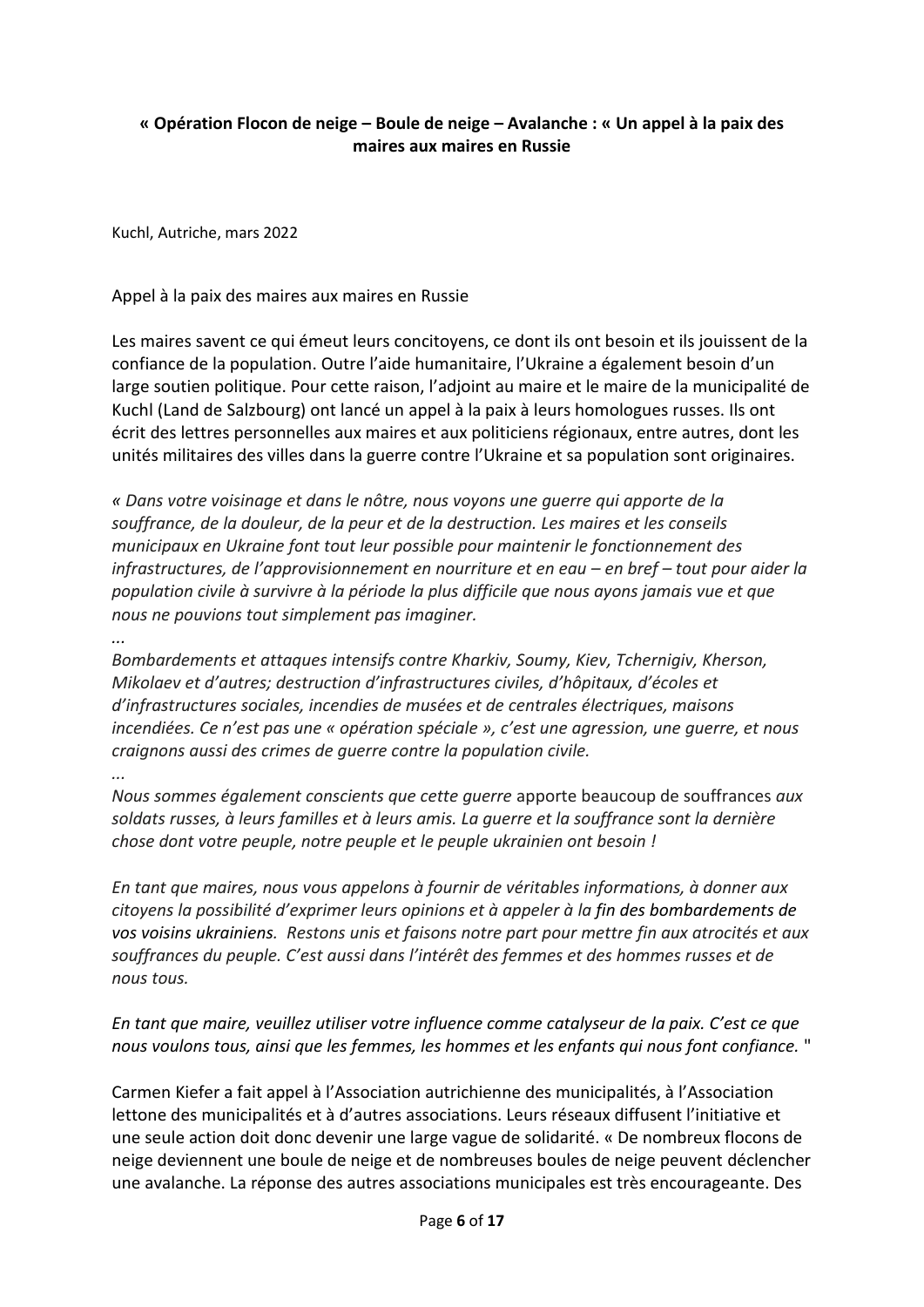maires de nombreux pays se joignent à l'initiative et écrivent à leur tour des lettres et appellent leurs collègues russes à faire passer le bien-être de leurs concitoyens en premier et à défendre la paix », explique Carmen Kiefer. Les adresses des jumelages de villes existants et les contacts personnels sont utilisés ainsi que les relations de coopération dans des forums internationaux tels que le Congrès, le CCRE ou les Villes et gouvernements locaux unis (CGLU), qui s'avèrent maintenant particulièrement précieuses.

Carmen Kiefer représente l'Association autrichienne des municipalités au sein du Comité politique du Conseil des pouvoirs locaux et régionaux (CCRE) et au Comité des régions de l'Union Européenne, ainsi qu'avant cela au Congrès des pouvoirs locaux et régionaux du Conseil de l'Europe.

Les institutions européennes et les organisations faîtières des municipalités, des villes et des régions coordonnent leurs actions d'assistance et de soutien opérationnelles et politiques.

Un aperçu peut être trouvé ici: <https://cor.europa.eu/de/our-work/Pages/help-for-ukraine.aspx>

<https://www.ccre.org/activites/view/47>

<https://www.coe.int/en/web/congress/situation-in-ukraine>

Contact: Mag. Daniela Fraiß Avenue de Cortenbergh 30, B 1040 Brüssel Tel.: [+32 2 282 0686](tel:003222820686) Fax : +32 2 282 0682 E-Mail: [oegemeindebund@skynet.be](mailto:oegemeindebund@skynet.be)

Dr. Carmen Kiefer Vizebürgermeisterin der Marktgemeinde Kuchl A-5431 Kuchl E-Mail: [carmen.kiefer@sbg.at](mailto:carmen.kiefer@sbg.at) Tel.: 0043676 3449971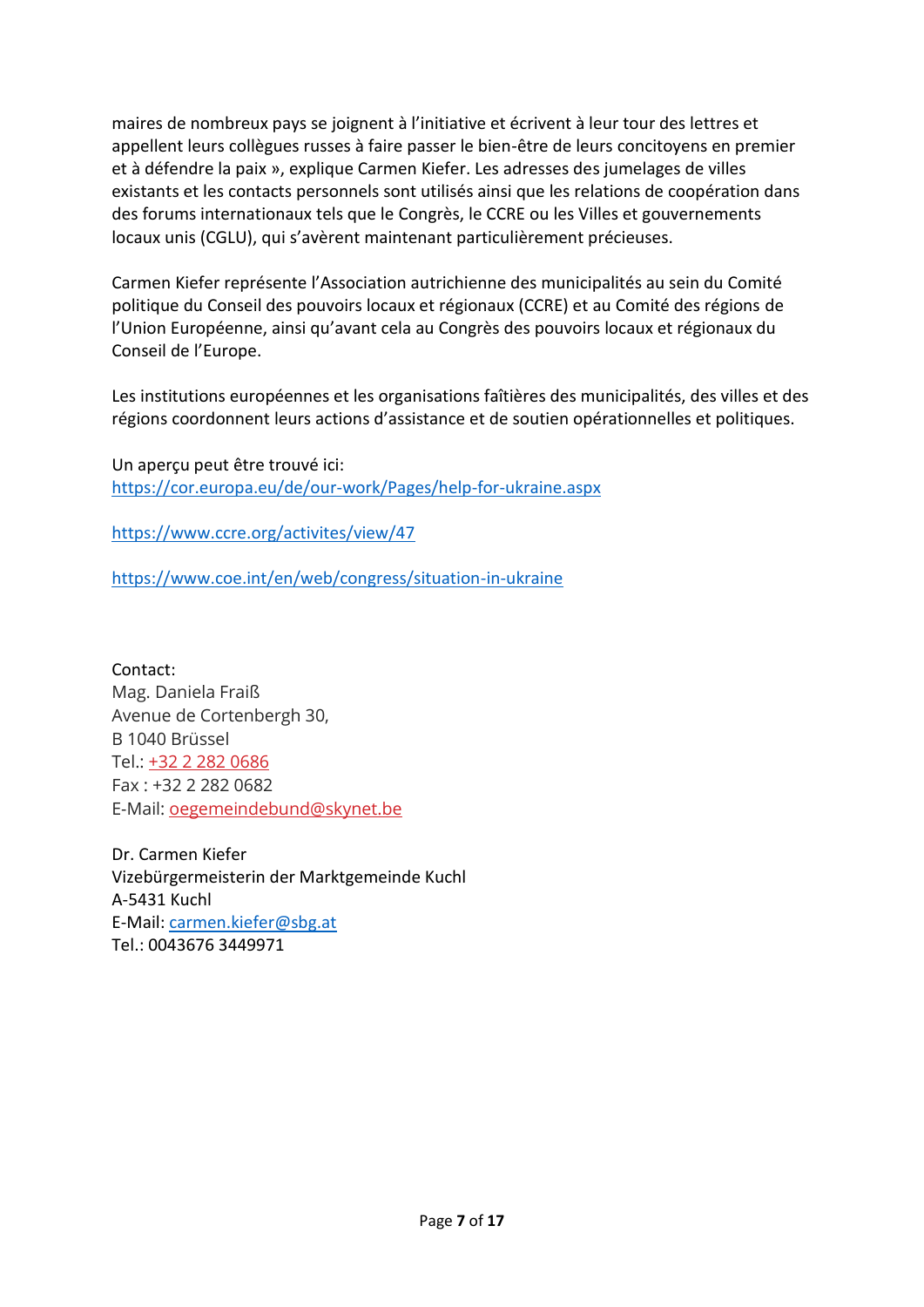

Д-р Томас Фрейлингер Индивидиев Доктор Кармен Кифер

Мэр Первый заместитель мэра

| Пермякова Мария Николаевна                            | <b>Ms Maria PERMYAKOVA</b>                          |
|-------------------------------------------------------|-----------------------------------------------------|
| Глава муниципального образования "Город<br>Астрахань" | Head of the municipal entity "City of<br>Astrakhan" |
| munic@30gorod.ru                                      | munic@30gorod.ru                                    |
|                                                       |                                                     |

|                        | Tel.: 06244/6202/13 | Datum: 03.03.2022          |
|------------------------|---------------------|----------------------------|
| A-5431 Kuchl, Markt 25 | Fax Nr.: 06244/6525 | E-Mail: gemeinde@kuchl.net |

Уважаемая госпожа мэр, уважаемый коллега!

Мы пишем Bам сегодня, как избранные мэр и заместитель мэра австрийского города, потому что Вы, как и мы, несете ответственность за благополучие граждан и жителей, которые Вам доверяют. Вместе с Вашим коллективом, Вы предоставляете ежедневные услуги, обеспечиваете здравоохранение и социальное обеспечение, участие граждан и создаете свою уникальность, сохраняя наследие Вашего города. Мэры с их ежедневным контактом с населением очень часто пользуются большим доверием и авторитетом со стороны своего народа, больше, чем центральные органы власти.

В Вашем и нашем пространстве мы видим войну, которая приносит страдания, боль, страх и разрушения. Мэры и местные представители на Украине делают все возможное, чтобы поддерживать базовое функционирование инфраструктуры, продовольствия, воды – все, чтобы помочь мирным жителям пережить самое трудное время, которое мы видели и которое мы просто не могли себе представить.

На протяжении многих лет мэры России и Украины, местные представители, муниципалитеты и области установили дружеские отношения и сотрудничество. Но это изменилось в 2014 году. И еще более кардинально меняется сейчас. Поэтому Вы, как мэр, знаете, что Ваши украинские партнеры – это такие же люди,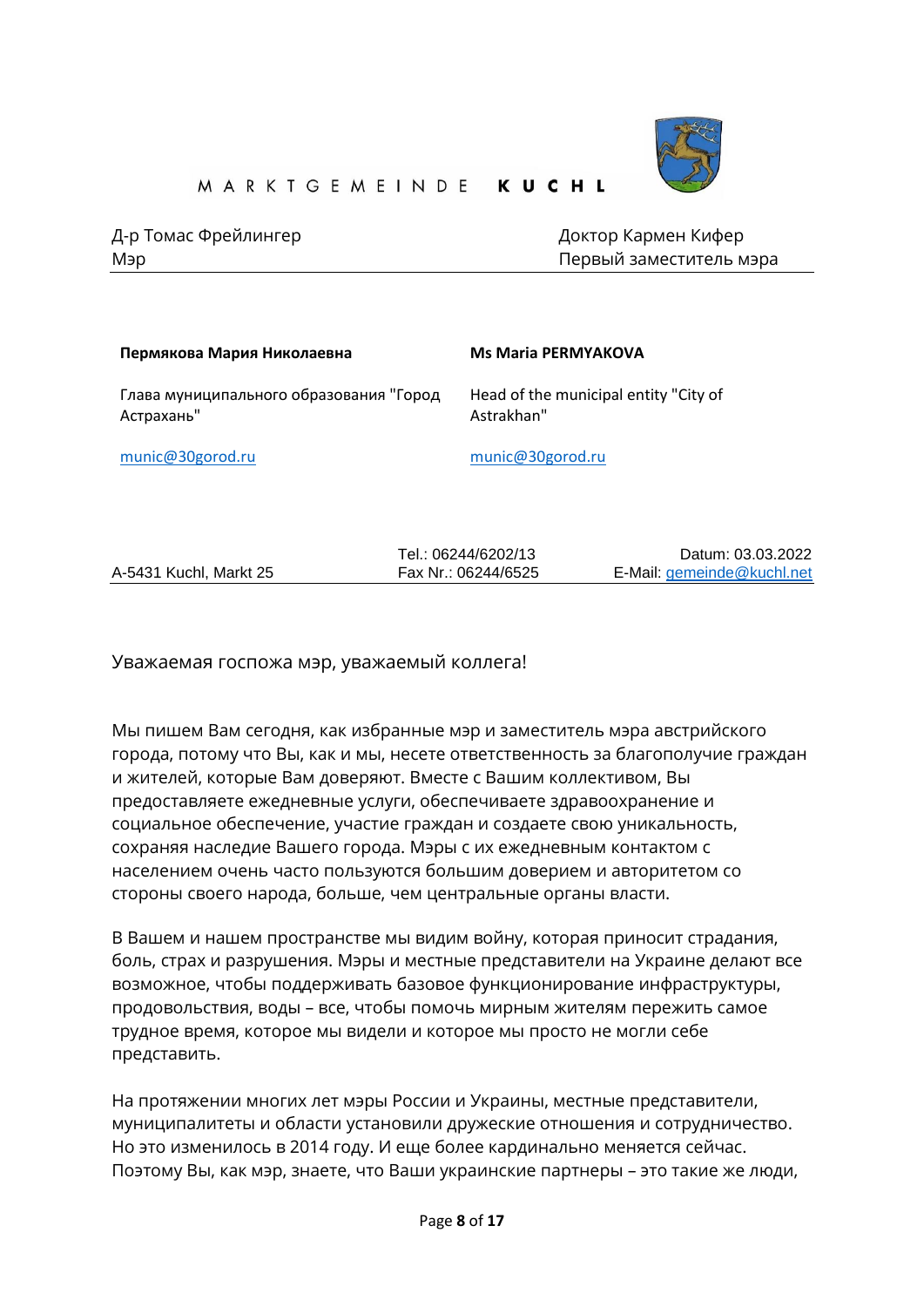как и Вы, движимые желанием обеспечить своим гражданам достойные условия жизни. Русские знают украинцев, и между народами так много общего. Вы знаете, что украинские местные представители сталкиваются с очень похожими проблемами в своих обязанностях. И вы знаете, что они бессильны, сталкиваясь с ситуацией войны в своей стране.

Танковые атаки и тяжелые обстрелы Харькова, Сум, Киева, Чернигова, Херсона, Николаева и других городов разрушили гражданскую инфраструктуру, больницы, школы и социальную инфраструктуру, сожжены музеи и электрические станции, обстреляны дома. Это не «спецоперация», это агрессия, война, и боимся, еще и военное преступление против гражданского населения.

Мы знаем, что Вы хорошо понимаете, через что проходят мэры Украины и люди, которых они представляют. Мы считаем, что война, страдания и разрушения – это не то, чего Вы желаете Украине.

Мы также знаем, что эта война приносит много страданий российским солдатам, их семьям и друзьям. Война и страдания – это последнее, в чем нуждается Ваш народ, наш народ и народ Украины!

Как мэры, мы призываем Вас давать объективную информацию, позволить гражданам высказывать свое мнение и призвать прекратить бомбить Ваших украинских соседей. Давайте держаться вместе и делать все, что от нас зависит, чтобы положить конец зверствам и страданиям людей. Это в интересах российских женщин и мужчин, и всех нас.

Пожалуйста, используйте свое влияние, чтобы способствовать миру. Это то, чего мы все: женщины, мужчины и дети, которые нам доверяют, хотим и заслуживаем.

С наилучшими пожеланиями

Томас Фрейлингер ( Кармен Кифер Кармен Кифер **Кармен Кифер** 



Мэр Мэр Мэр Первый заместитель мэра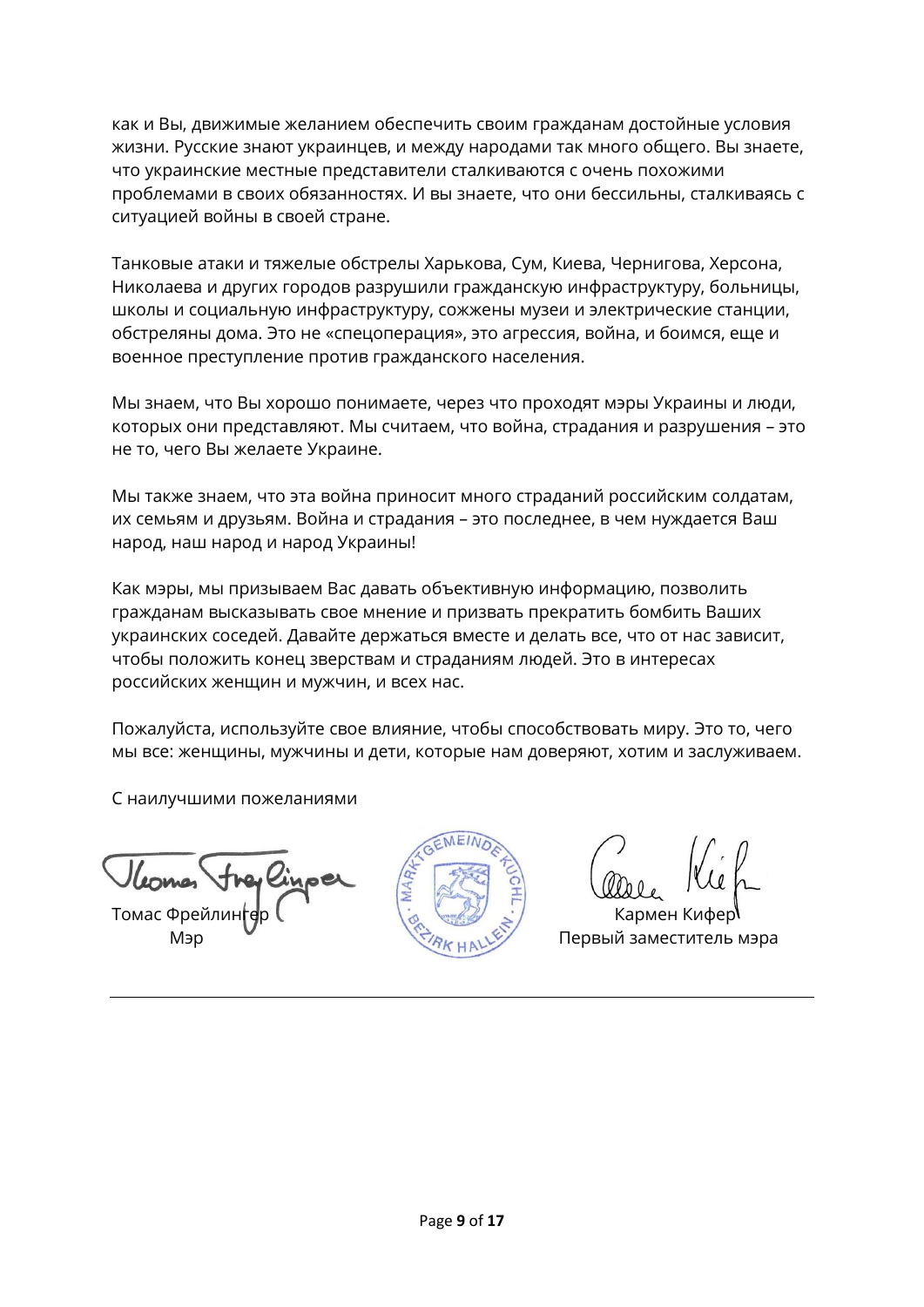Briefkopf Marktgemeinde Kuchl

Dr. Thomas Freylinger Bürgermeister

Dr. Carmen Kiefer Erste Vizebürgermeisterin

Herr / Frau XY

Bürgermeister von YZ

Russische Föderation

Sehr geehrter Herr Bürgermeister und Kollege!

Wir schreiben Ihnen heute als gewählte Bürgermeister und stellvertretende Bürgermeisterin einer österreichischen Gemeinde, denn so wie wir sind auch Sie für das Wohl der Menschen verantwortlich, die uns vertrauen. Sie als Bürgermeister und Ihre Teams erbringen tägliche Dienstleistungen, sorgen für Gesundheit und Soziales, Bürgerbeteiligung und schaffen Identität, indem Sie das spezifische Erbe Ihrer Stadt bewahren. Bürgermeister mit ihrem täglichen Kontakt mit der Bevölkerung genießen sehr oft mehr Vertrauen und Autorität von ihrem Volk, als die Zentralregierungen.

In Ihrer und unserer Nachbarschaft sehen wir einen Krieg, der Leid, Schmerz, Angst und Zerstörung mit sich bringt. Bürgermeister und Stadträte in der Ukraine tun ihr Möglichstes, um das Funktionieren der Infrastruktur, die Nahrungs- und Wasserversorgung – kurz gesagt – alles aufrechtzuerhalten, um der Zivilbevölkerung zu helfen, die schwierigste Zeit zu überleben, die wir alle je gesehen haben und die wir uns einfach nicht vorstellen konnten.

Über viele Jahre hatten russische und ukrainische Bürgermeister, Stadträte, Gemeinden und Oblast freundschaftliche Beziehungen und Zusammenarbeit aufgebaut. Doch das änderte sich 2014. Und noch dramatischer ändert sich das jetzt. Sie als Bürgermeister wissen aus dieser Zeit, dass Ihre ukrainischen Partner Menschen wie Sie und wir sind, angetrieben von dem Wunsch, ihren Bürgerinnen und Bürgern menschenwürdige Lebensbedingungen zu bieten. Die Russen kennen die Ukrainer und es gibt so viele Verbindungen und Beziehungen zwischen den Völkern. Sie wissen, dass die ukrainischen Gemeindepolitiker in ihrer Verantwortung täglich mit sehr ähnlichen Herausforderungen konfrontiert sind, wie Sie in Russland. Und Sie wissen, dass sie machtlos sind, wenn sie mit der Kriegssituation in ihrem Land konfrontiert werden.

Schwerer Beschuss und Panzerangriffe gegen Charkiw, Sumy, Kiew, Tschernigow, Cherson, Micholajew und andere; zerstörte zivile Infrastruktur, Krankenhäuser, Schulen und soziale Infrastruktur, verbrannte Museen und Elektrizitätswerke, abgebrannte Häuser. Es ist keine "Spezialoperation", es ist eine Aggression, ein Krieg, und wir fürchten auch Kriegsverbrechen gegen die Zivilbevölkerung.

Wir wissen, dass Sie aus eigener Erfahrung wissen, was Bürgermeisterinnen und Bürgermeister in der Ukraine und die Menschen, die sie vertreten, durchmachen. Wir glauben, dass Krieg, Leid und Zerstörung nicht das sind, was irgendjemand sich für die Ukraine wünschen kann.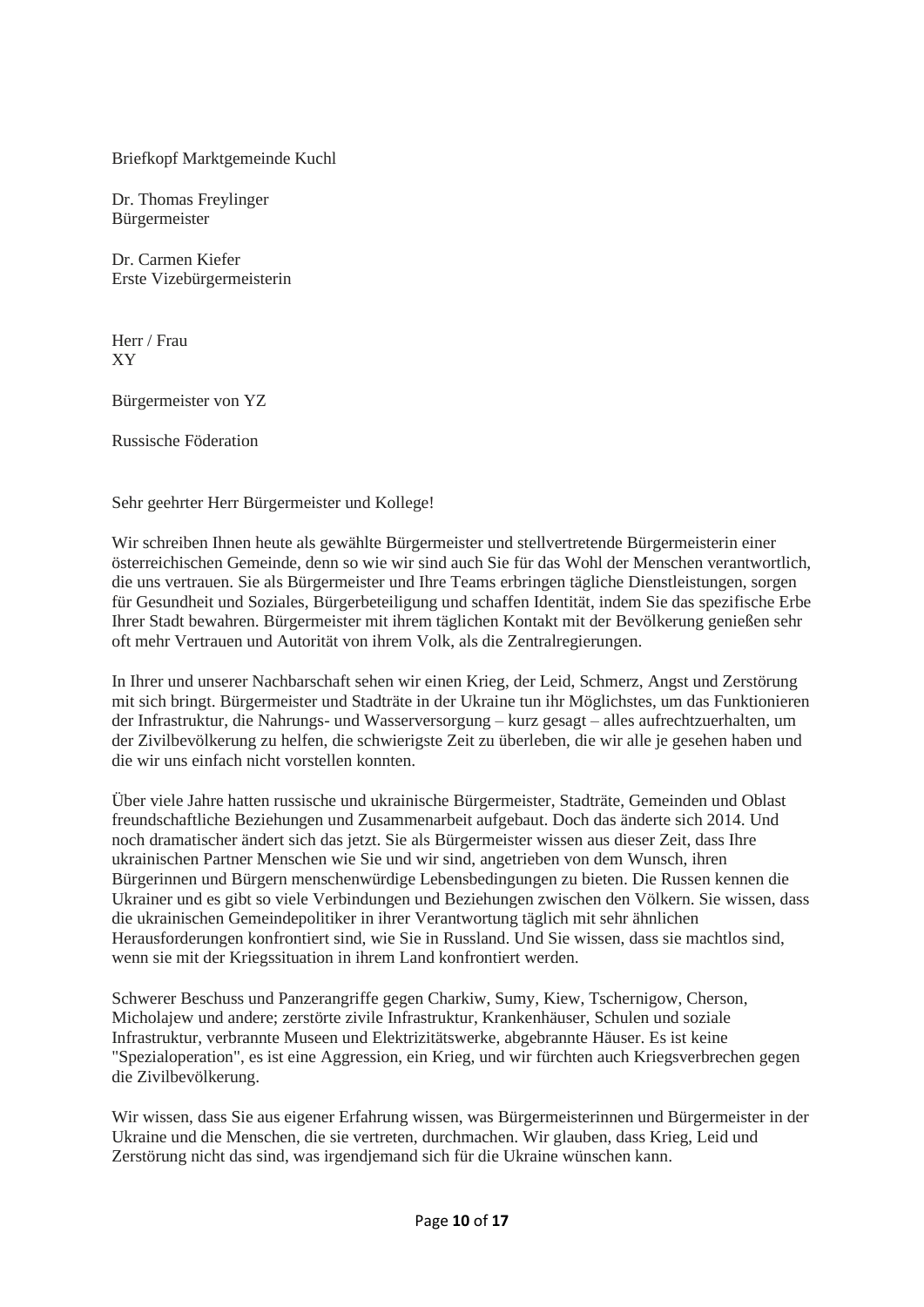Wir sind uns auch bewusst, dass dieser Krieg den russischen Soldaten, ihren Familien und Freunden viel Leid bringt. Krieg und Leid sind das Letzte, was Euer Volk, unser Volk und das Volk der Ukraine brauchen!

Als Bürgermeister fordern wir Sie auf, echte Informationen zu vermitteln, den Bürgern die Möglichkeit zu geben, ihre Meinung zu äußern und aufzurufen, die Bombardierung Ihrer ukrainischen Nachbarn einzustellen. Lasst uns zusammenhalten und unseren Teil dazu beitragen, die Gräueltaten und das Leid der Menschen zu beenden. Das ist im Interesse auch der russischen Frauen und Männer und von uns allen.

Bitte nutzen Sie als Bürgermeister Ihren Einfluss als Impulsgeber des Friedens. Das ist es, was wir alle und die Frauen, Männer und Kinder, die uns vertrauen, wollen und verdienen.

Herzliche Grüße

Thomas Freylinger Carmen Kiefer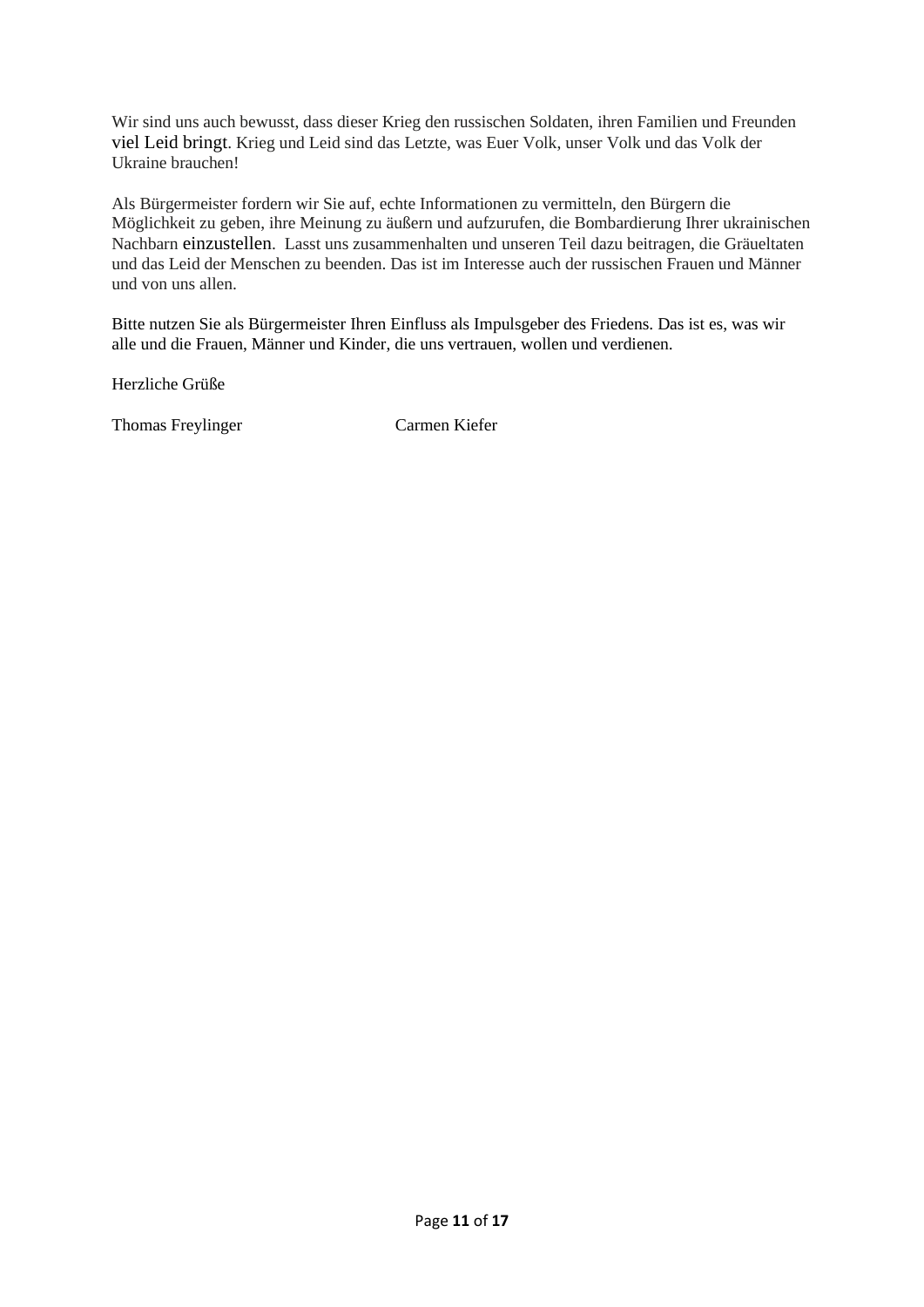Municipality of Kuchl

Dr. Thomas Freylinger Bürgermeister

Dr. Carmen Kiefer Erste Vizebürgermeisterin

Mr / Ms XY

Mayor of YZ

Russian Federation

Dear Mayor and colleague!

We are writing to you today as elected mayors and deputy mayors of an Austrian town, because, as we, you are responsible for the wellbeing of the citizens and residents, who trust you. You as mayor and your teams are providing daily services, ensure health and social welfare, citizen participation and create identity by preserving the specific heritage of your town. Mayors with their daily contact with the population very often enjoy more trust and authority by their people than the central governments .

In your and our neighbourhood we see a war going on which brings suffering, pain, fear and destructions. Mayors and councillors in Ukraine are doing their utmost to maintain the basis functioning of infrastructure, food, water – in short - to help civilians to survive the most difficult time we all have seen and which we simply could not imagine to happen.

Over many years, Russian and Ukrainian mayors, councillors, municipalities and Oblast, had established friendly relations and cooperation. But this changed in 2014. And even more dramatically is changing now. You, as a mayor, know therefore that your Ukrainian partners are people like you, driven by the wish to provide their citizens with decent living conditions. Russians know Ukrainians and there are so many links and relationships among the peoples. You know, that the Ukrainian local representatives are confronted with very similar challenges in their responsibilities. And you know that they are powerless when confronted with the situation of war in their country.

Heavy shelling and tank attacks against Kharkiv, Sumy, Kyiv, Chernigiv, Kherson, Mikolaev, and others; destroyed civilian infrastructure, hospitals, schools and social infrastructure,  burnt museums and electrical stations, targeted houses. It is not a "special operation", it is an aggression, war, and we fear also war crimes against the civilian population.

We know that you understand first hand what mayors in Ukraine and the people they represent are going through. We believe that war, suffering and destruction is not what you wish for Ukraine.

We are also aware that this war brings a lot of suffering to Russian soldiers, their families and friends. War and suffering is the last your people, our people and the people of Ukraine need!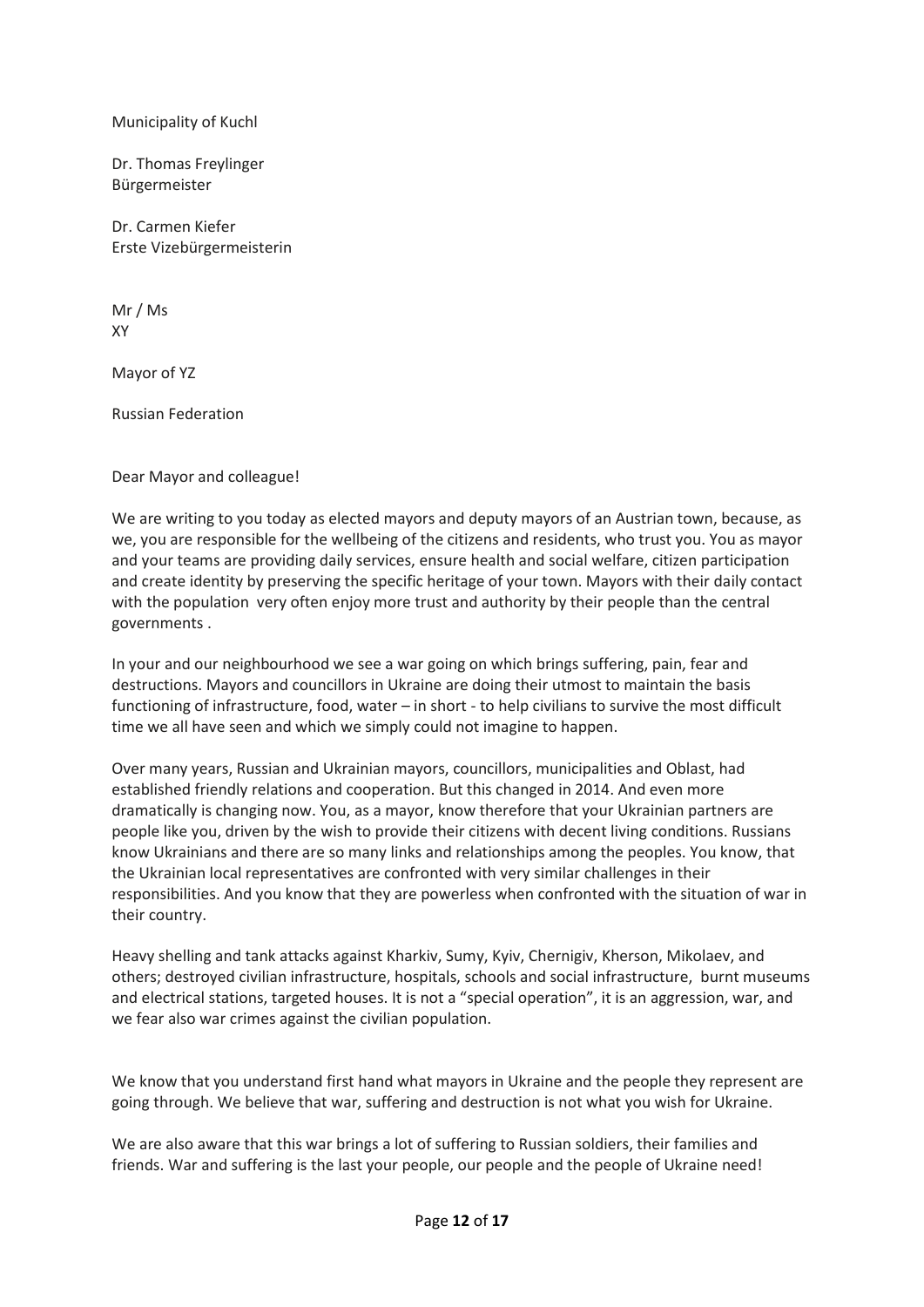As mayors we urge you to allow real information prevail, to allow citizens to voice their opinions and to call to stop bombing your Ukrainian neighbours. Let us hold together and do our part to end the atrocities and suffering of the people. This is in the interest of Russian women and men and of all of us.

Please use you influence as a promotor of peace. This is what we all and the women, men and children, who trust us, want and deserve.

Kind regards

Thomas Freylinger Carmen Kiefer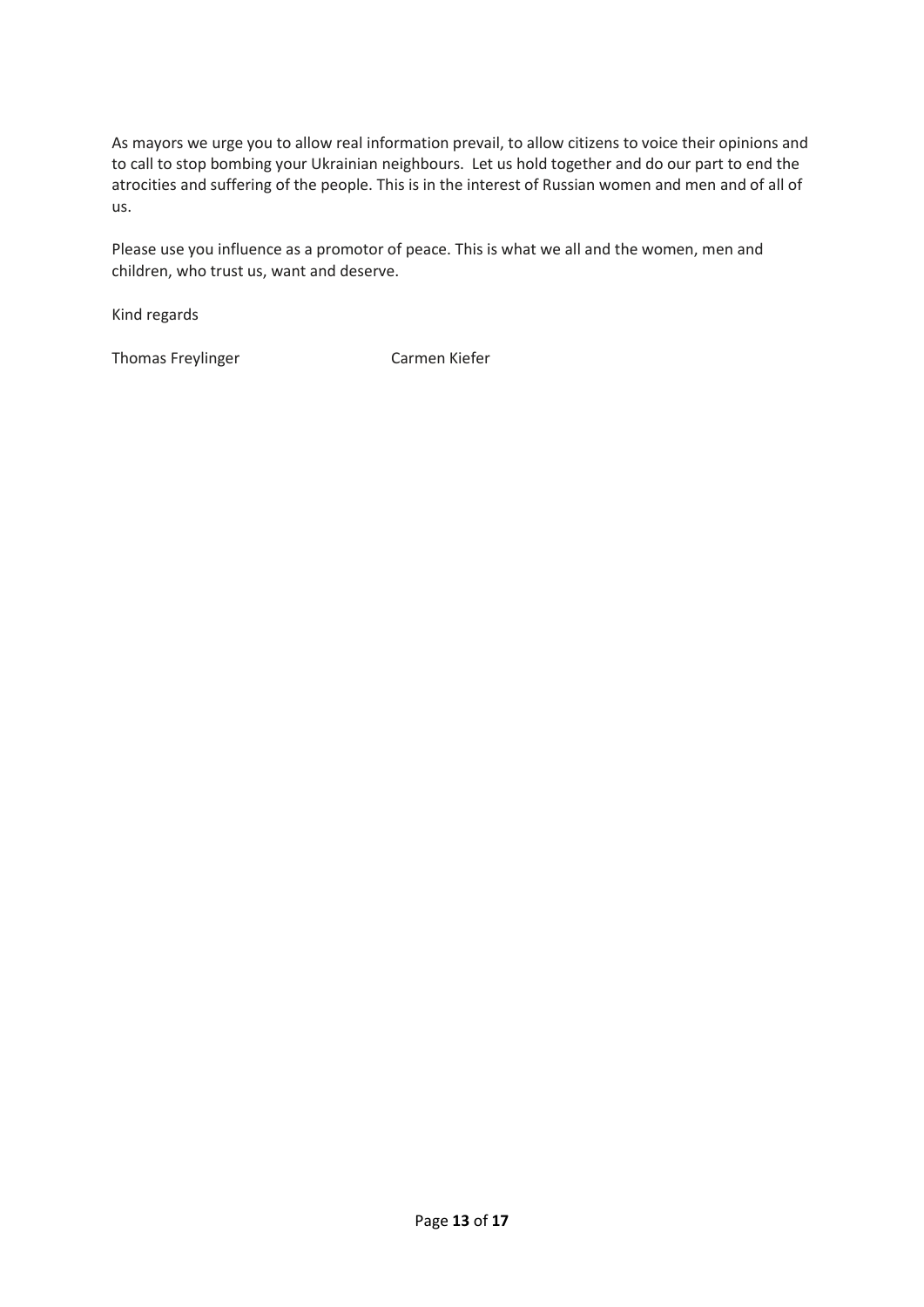Marktgemeinde Kuchl

Dr Thomas Freylinger Maire

Dre Carmen Kiefer 1ère Vice-Maire

M. / Mme XY

Maire de YZ

Fédération de Russie

Cher maire et collègue!

Nous vous écrivons aujourd'hui en tant que maires élus et maires adjoints d'une ville autrichienne, car, en tant que nous, vous êtes responsables du bien-être des citoyens et des résidents, qui vous font confiance. En tant que maire et vos équipes, vous fournissez des services quotidiens, assurez la santé et le bien-être social, la participation citoyenne et créez une identité en préservant le patrimoine spécifique de votre ville. Les maires, avec leur contact quotidien avec la population, jouissent très souvent de plus de confiance et d'autorité de la part de leur peuple que les gouvernements centraux.

Dans votre voisinage et dans le nôtre, nous assistons à une guerre qui apporte de la souffrance, de la douleur, de la peur et des destructions. Les maires et les conseillers en Ukraine font tout leur possible pour maintenir le fonctionnement de base des infrastructures, de la nourriture, de l'eau – en bref – pour aider les civils à survivre à la période la plus difficile que nous ayons tous vue et que nous ne pouvions tout simplement pas imaginer se produire.

Pendant de nombreuses années, les maires, les conseillers, les municipalités et les oblasts russes et ukrainiens ont établi des relations amicales et une coopération. Mais cela a changé en 2014. Et encore plus radicalement est en train de changer maintenant. En tant que maire, vous savez donc que vos partenaires ukrainiens sont des gens comme vous, animés par le désir d'offrir à leurs citoyens des conditions de vie décentes. Les Russes connaissent les Ukrainiens et il y a tellement de liens et de relations entre les peuples. Vous savez, que les représentants locaux ukrainiens sont confrontés à des défis très similaires dans leurs responsabilités. Et vous savez qu'ils sont impuissants face à la situation de guerre dans leur pays.

Bombardements intensifs et attaques de chars contre Kharkiv, Sumy, Kiev, Tchernigiv, Kherson, Mikolaev et d'autres; destruction d'infrastructures civiles, d'hôpitaux, d'écoles et d'infrastructures sociales, incendies de musées et de centrales électriques, maisons ciblées. Ce n'est pas une « opération spéciale », c'est une agression, une guerre, et nous craignons aussi des crimes de guerre contre la population civile.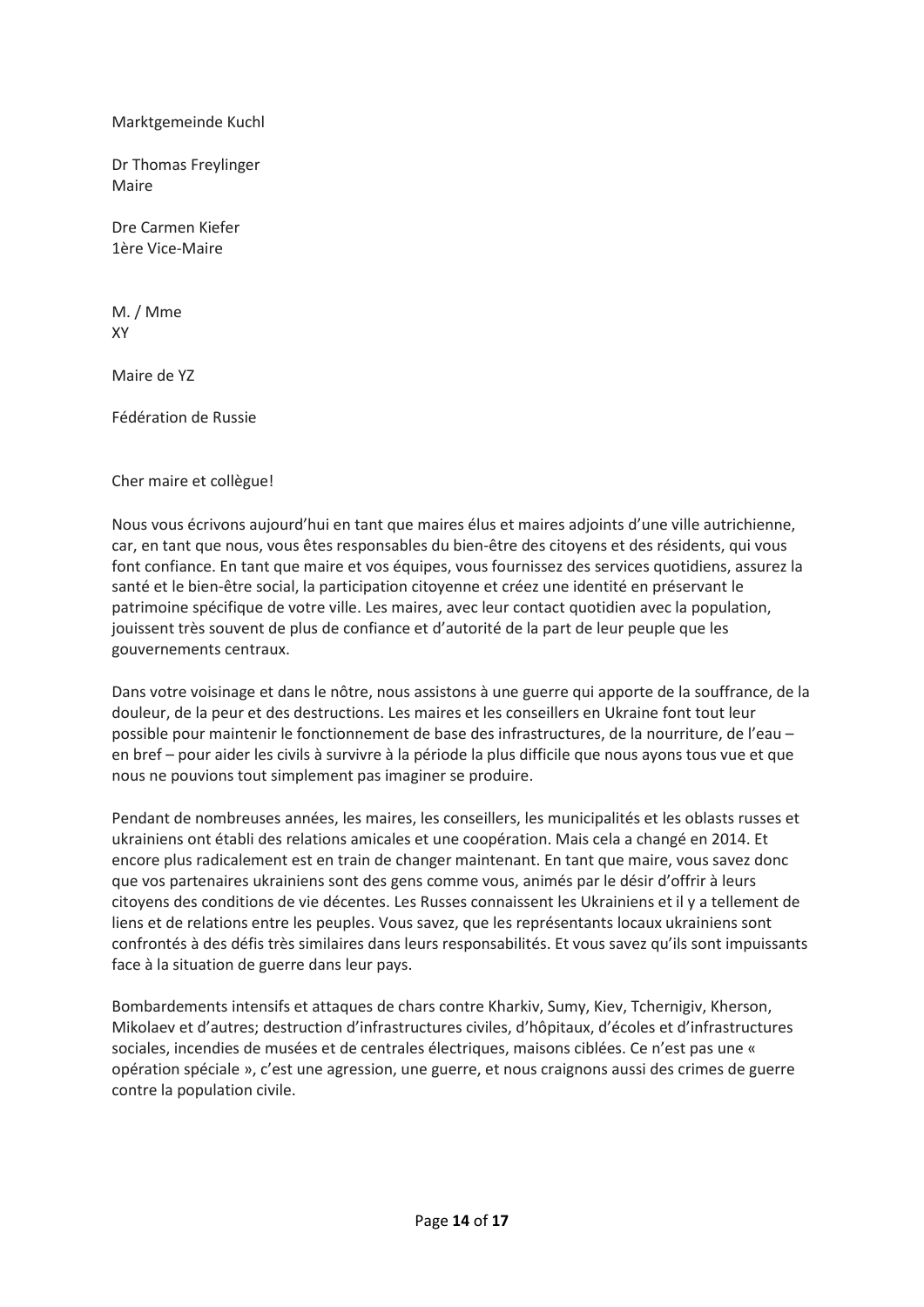Nous savons que vous comprenez de première main ce que vivent les maires d'Ukraine et les gens qu'ils représentent. Nous croyons que la guerre, la souffrance et la destruction ne sont pas ce que vous souhaitez pour l'Ukraine.

Nous sommes également conscients que cette guerre apporte beaucoup de souffrances aux soldats russes, à leurs familles et à leurs amis. La guerre et la souffrance sont les dernières dont votre peuple, notre peuple et le peuple ukrainien ont besoin !

En tant que maires, nous vous exhortons à laisser prévaloir de vraies informations, à permettre aux citoyens d'exprimer leurs opinions et à appeler à cesser de bombarder vos voisins ukrainiens. Tenons-nous ensemble et faisons notre part pour mettre fin aux atrocités et aux souffrances du peuple. C'est dans l'intérêt des femmes et des hommes russes et de nous tous.

S'il vous plaît, utilisez votre influence en tant que promoteur de la paix. C'est ce que nous tous et les femmes, les hommes et les enfants, qui nous font confiance, voulons et méritons.

Cordialement

Thomas Freylinger Carmen Kiefer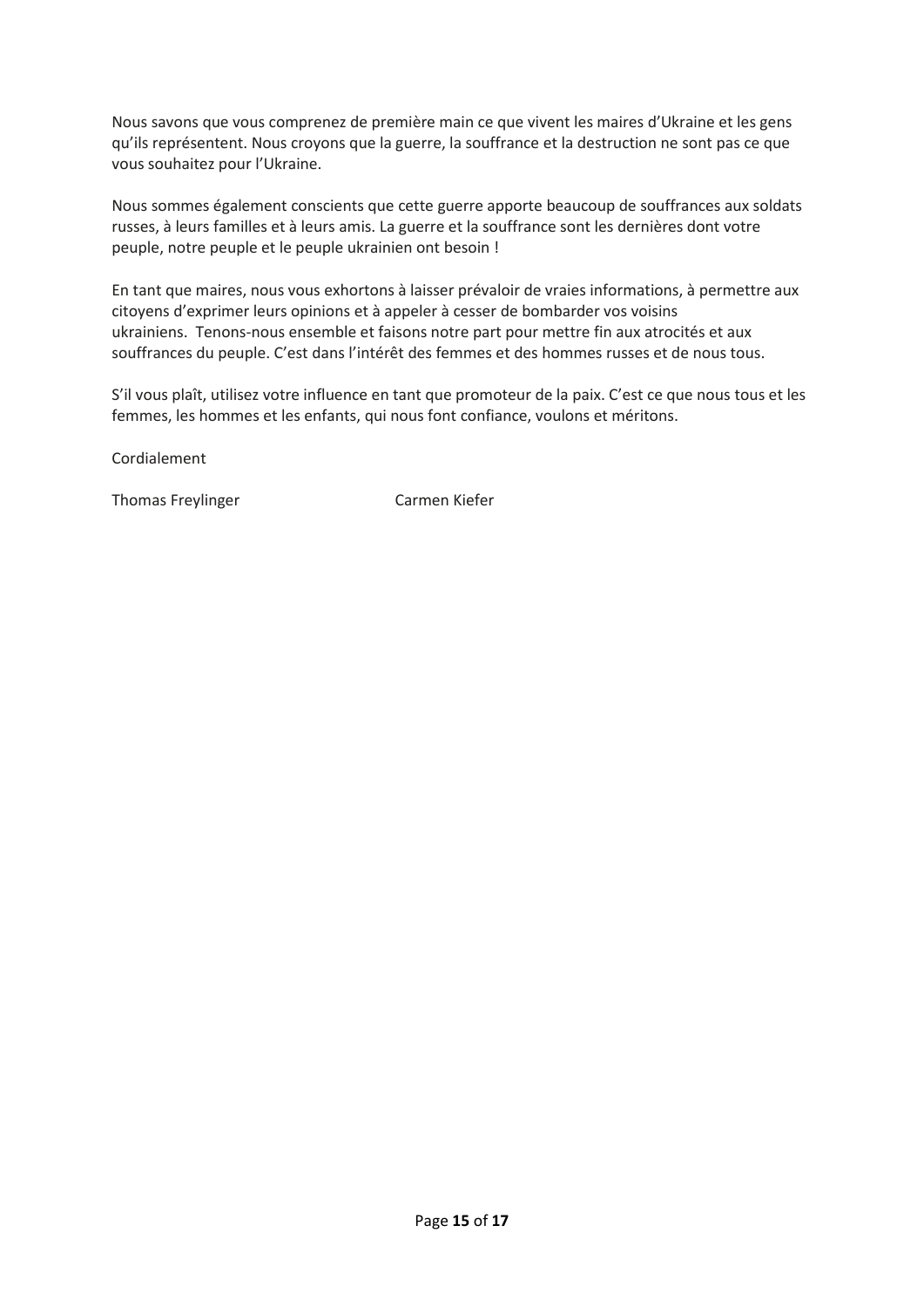Д-р Томас Фрейлингер Мэр

Доктор Кармен Кифер Первый заместитель мэра

Мэр YZ

Российская Федерация

Уважаемый мэр и коллега!

Мы пишем Bам сегодня, как избранные мэр и заместитель мэра австрийского города, потому что Вы, как и мы, несете ответственность за благополучие граждан и жителей, которые Вам доверяют. Вместе с Вашим коллективом, Вы предоставляете ежедневные услуги, обеспечиваете здравоохранение и социальное обеспечение, участие граждан и создаете свою уникальность, сохраняя наследие Вашего города. Мэры с их ежедневным контактом с населением очень часто пользуются большим доверием и авторитетом со стороны своего народа, больше, чем центральные органы власти.

В Вашем и нашем пространстве мы видим войну, которая приносит страдания, боль, страх и разрушения. Мэры и местные представители на Украине делают все возможное, чтобы поддерживать базовое функционирование инфраструктуры, продовольствия, воды – все, чтобы помочь мирным жителям пережить самое трудное время, которое мы видели и которое мы просто не могли себе представить.

На протяжении многих лет мэры России и Украины, местные представители, муниципалитеты и области установили дружеские отношения и сотрудничество. Но это изменилось в 2014 году. И еще более кардинально меняется сейчас. Поэтому Вы, как мэр, знаете, что Ваши украинские партнеры – это такие же люди, как и Вы, движимые желанием обеспечить своим гражданам достойные условия жизни. Русские знают украинцев, и между народами так много общего. Вы знаете, что украинские местные представители сталкиваются с очень похожими проблемами в своих обязанностях. И вы знаете, что они бессильны, сталкиваясь с ситуацией войны в своей стране.

Танковые атаки и тяжелые обстрелы Харькова, Сум, Киева, Чернигова, Херсона, Николаева и других городов разрушили гражданскую инфраструктуру, больницы, школы и социальную инфраструктуру, сожжены музеи и электрические станции, обстреляны дома. Это не «спецоперация», это агрессия, война, и боимся, еще и военное преступление против гражданского населения.